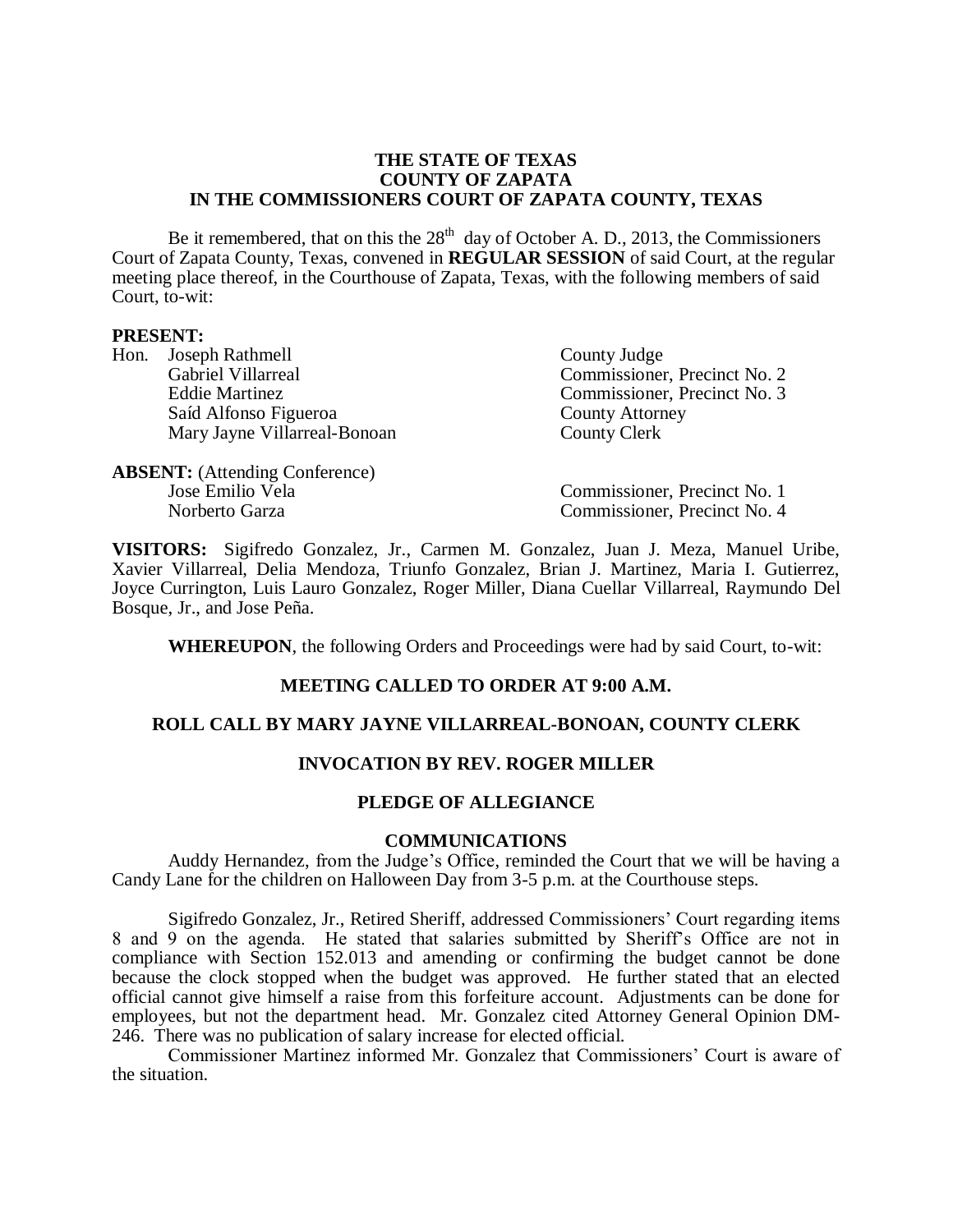### **ORDER APPROVING INVOICES**

Motion was made by Commissioner Martinez, seconded by Commissioner Villarreal, to approve invoices as presented by Triunfo Gonzalez, County Auditor.

The above motion, being put to a vote, was approved by the affirmative vote of all members of the Court.

#### **ORDER APPROVING CHECKS ISSUED**

Motion was made by Commissioner Martinez, seconded by Commissioner Villarreal, to approve checks issued as requested by Hon. Romeo Salinas, County Treasurer.

The above motion, being put to a vote, was approved by the affirmative vote of all members of the Court.

Judge Rathmell thanked the Zapata County JROTC and the Zapata County Mariachi Band for their participation and an outstanding job at the  $60<sup>th</sup>$  Anniversary of the inauguration of the Falcon Dam event held on October 19, 2013. Judge Rathmell stated that the event went very well and was a very proud moment.

### **ORDER APPROVING FUND FOR REPAIRS OF RIFLES FOR AMERICAN LEGION BURIAL DETAIL**

Motion was made by Commissioner Martinez, seconded by Commissioner Villarreal, to approve funds for the repairs of 7 rifles for the American Legion Burial Detail for an approximate amount of \$3,150.00, each Commissioner will contribute \$500 and the remaining \$1,150.00 will be paid out of Non-Department line item #10-409-465 as requested by Manuel Uribe, Veterans Service Officer.

The above motion, being put to a vote, was approved by the affirmative vote of all members of the Court.

### **THE FOLLOWING ITEM WILL BE DISCUSSED IN EXECUTIVE SESSION**

Consultation with Attorney and possible action to rescind and/or amend 2013-2014 Zapata County Budget or affirm Commissioners Court Order, and examine the legality, to supplement salaries of designated Sheriff's Department employees and allow for travel expense to Zapata County Sheriff with proceeds to be paid from the Zapata County Sheriff's Department Forfeiture fund as requested by Said Alfonso Figueroa, County Attorney. *Executive Session is requested pursuant to Texas Government Code Title 5, Sub Chapter D, Section 551.071 - Consultation with Attorney.*

### **ORDER APPROVING STREET LIGHTS AND SPEED HUMPS**

Motion was made by Commissioner Martinez, seconded by Commissioner Villarreal, to approve a street light at the following address:

- a. 209 Flores Drive Falcon Shores Subdivision
- b. 2002 North Hwy 83  $\&$  20<sup>th</sup> Ave. Zapata Town site

as requested by Hon. Jose E. Vela, Commissioner, Pct. 1.

The above motion, being put to a vote, was approved by the affirmative vote of all members of the Court.

Motion was made by Commissioner Martinez, seconded by Commissioner Villarreal, to approve street lights at the following address:

- a. 1107 Villa
- b. 1201 Villa
- c. 1014 Medina
- d. 703 Guerrero ( $7<sup>th</sup>$  &  $10<sup>th</sup>$ )
- e. 1907 Mier